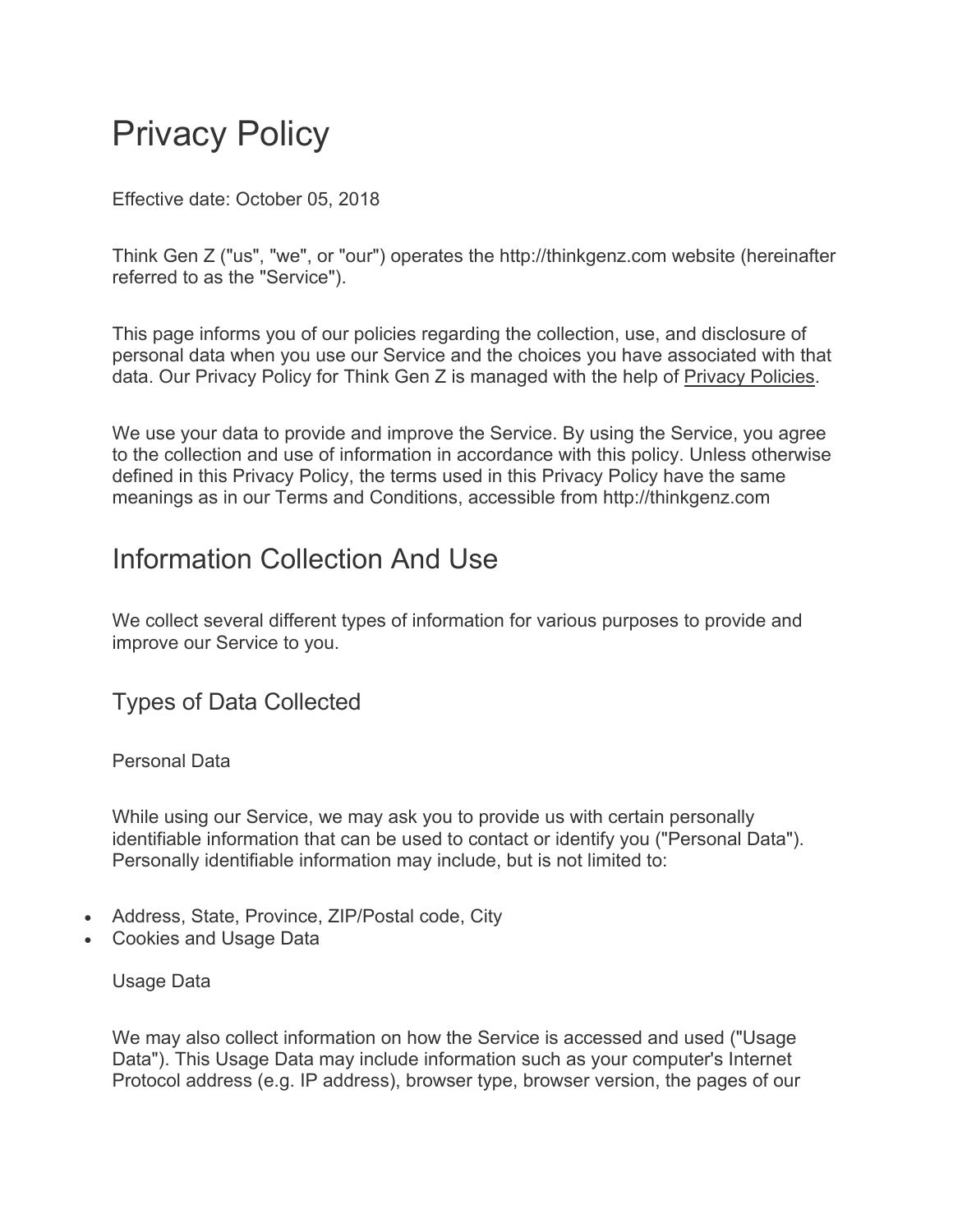Service that you visit, the time and date of your visit, the time spent on those pages, unique device identifiers and other diagnostic data.

Tracking & Cookies Data

We use cookies and similar tracking technologies to track the activity on our Service and hold certain information.

Cookies are files with small amount of data which may include an anonymous unique identifier. Cookies are sent to your browser from a website and stored on your device. Tracking technologies also used are beacons, tags, and scripts to collect and track information and to improve and analyze our Service.

You can instruct your browser to refuse all cookies or to indicate when a cookie is being sent. However, if you do not accept cookies, you may not be able to use some portions of our Service.

Examples of Cookies we use:

- **Session Cookies.** We use Session Cookies to operate our Service.
- **Preference Cookies.** We use Preference Cookies to remember your preferences and various settings.
- **Security Cookies.** We use Security Cookies for security purposes.

Use of Data

Think Gen Z uses the collected data for various purposes:

- To provide and maintain the Service
- To notify you about changes to our Service
- To allow you to participate in interactive features of our Service when you choose to do so
- To provide customer care and support
- To provide analysis or valuable information so that we can improve the Service
- To monitor the usage of the Service
- To detect, prevent and address technical issues

Transfer Of Data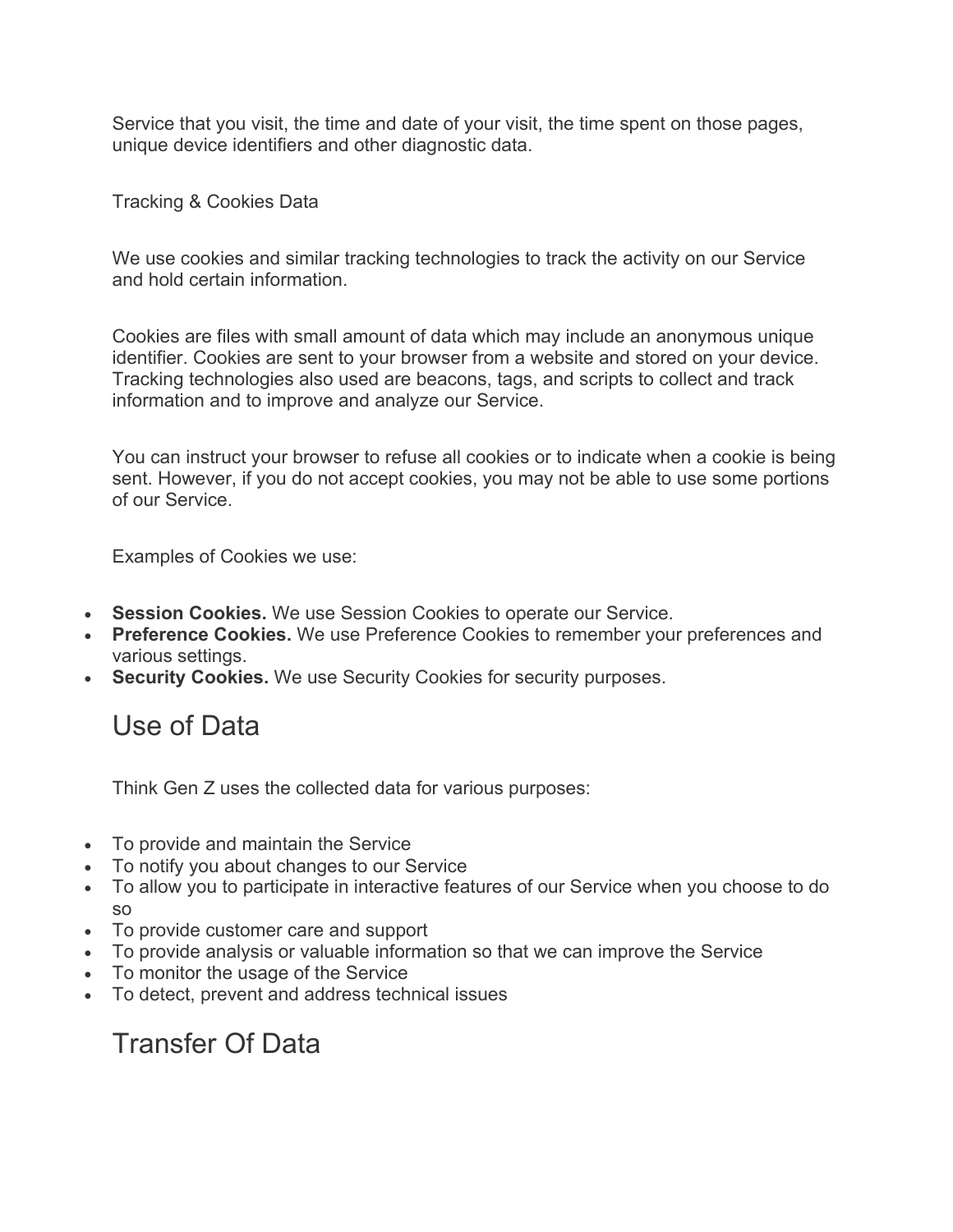Your information, including Personal Data, may be transferred to — and maintained on — computers located outside of your state, province, country or other governmental jurisdiction where the data protection laws may differ than those from your jurisdiction.

If you are located outside Canada and choose to provide information to us, please note that we transfer the data, including Personal Data, to Canada and process it there.

Your consent to this Privacy Policy followed by your submission of such information represents your agreement to that transfer.

Think Gen Z will take all steps reasonably necessary to ensure that your data is treated securely and in accordance with this Privacy Policy and no transfer of your Personal Data will take place to an organization or a country unless there are adequate controls in place including the security of your data and other personal information.

### Disclosure Of Data

#### Legal Requirements

Think Gen Z may disclose your Personal Data in the good faith belief that such action is necessary to:

- To comply with a legal obligation
- To protect and defend the rights or property of Think Gen Z
- To prevent or investigate possible wrongdoing in connection with the Service
- To protect the personal safety of users of the Service or the public
- To protect against legal liability

# Security Of Data

The security of your data is important to us, but remember that no method of transmission over the Internet, or method of electronic storage is 100% secure. While we strive to use commercially acceptable means to protect your Personal Data, we cannot guarantee its absolute security.

### Service Providers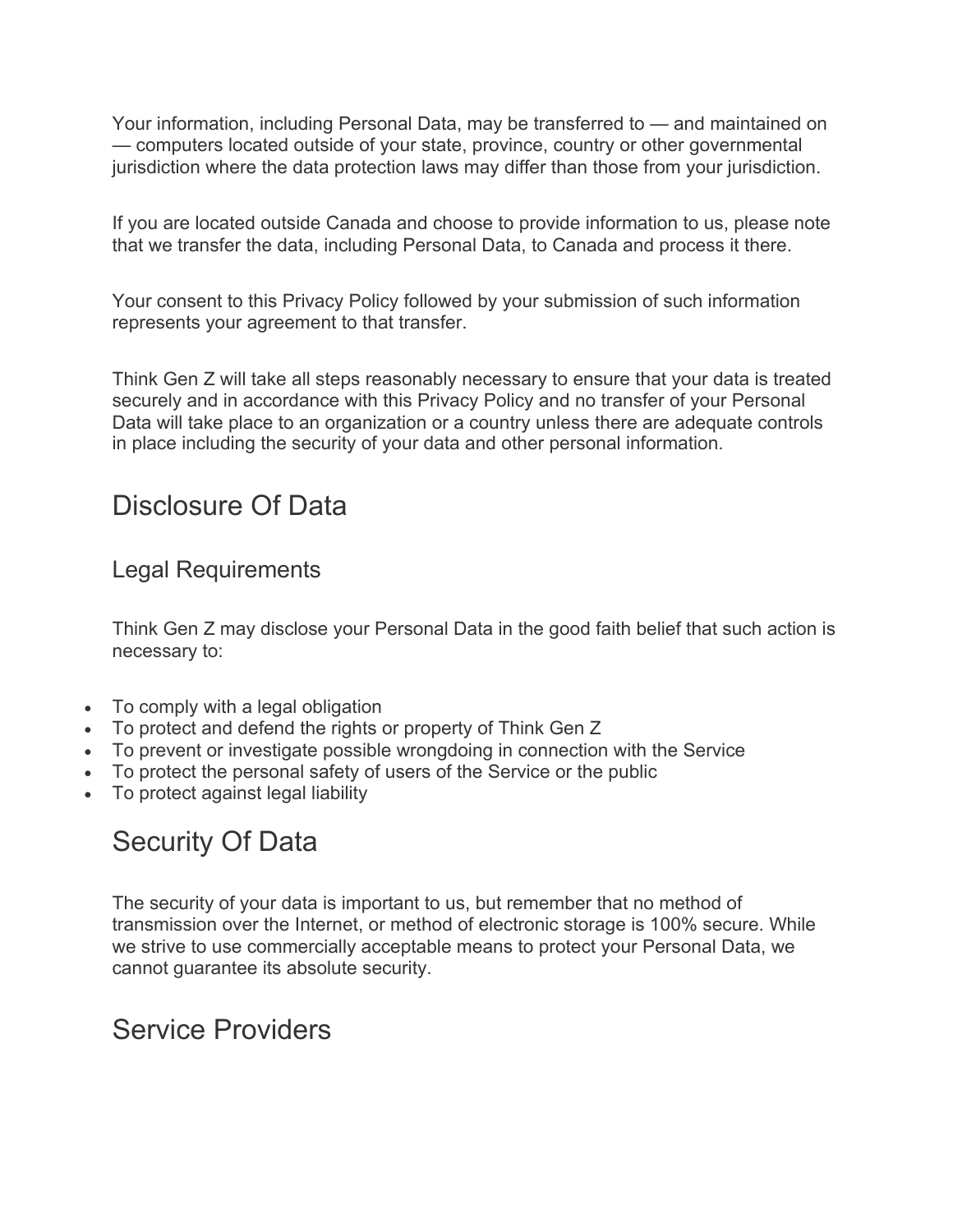We may employ third party companies and individuals to facilitate our Service ("Service Providers"), to provide the Service on our behalf, to perform Service-related services or to assist us in analyzing how our Service is used.

These third parties have access to your Personal Data only to perform these tasks on our behalf and are obligated not to disclose or use it for any other purpose.

#### **Analytics**

We may use third-party Service Providers to monitor and analyze the use of our Service.

#### • **Google Analytics**

Google Analytics is a web analytics service offered by Google that tracks and reports website traffic. Google uses the data collected to track and monitor the use of our Service. This data is shared with other Google services. Google may use the collected data to contextualize and personalize the ads of its own advertising network.

You can opt-out of having made your activity on the Service available to Google Analytics by installing the Google Analytics opt-out browser add-on. The add-on prevents the Google Analytics JavaScript (ga.js, analytics.js, and dc.js) from sharing information with Google Analytics about visits activity.

For more information on the privacy practices of Google, please visit the Google Privacy & Terms web page: https://policies.google.com/privacy?hl=en

### Links To Other Sites

Our Service may contain links to other sites that are not operated by us. If you click on a third party link, you will be directed to that third party's site. We strongly advise you to review the Privacy Policy of every site you visit.

We have no control over and assume no responsibility for the content, privacy policies or practices of any third party sites or services.